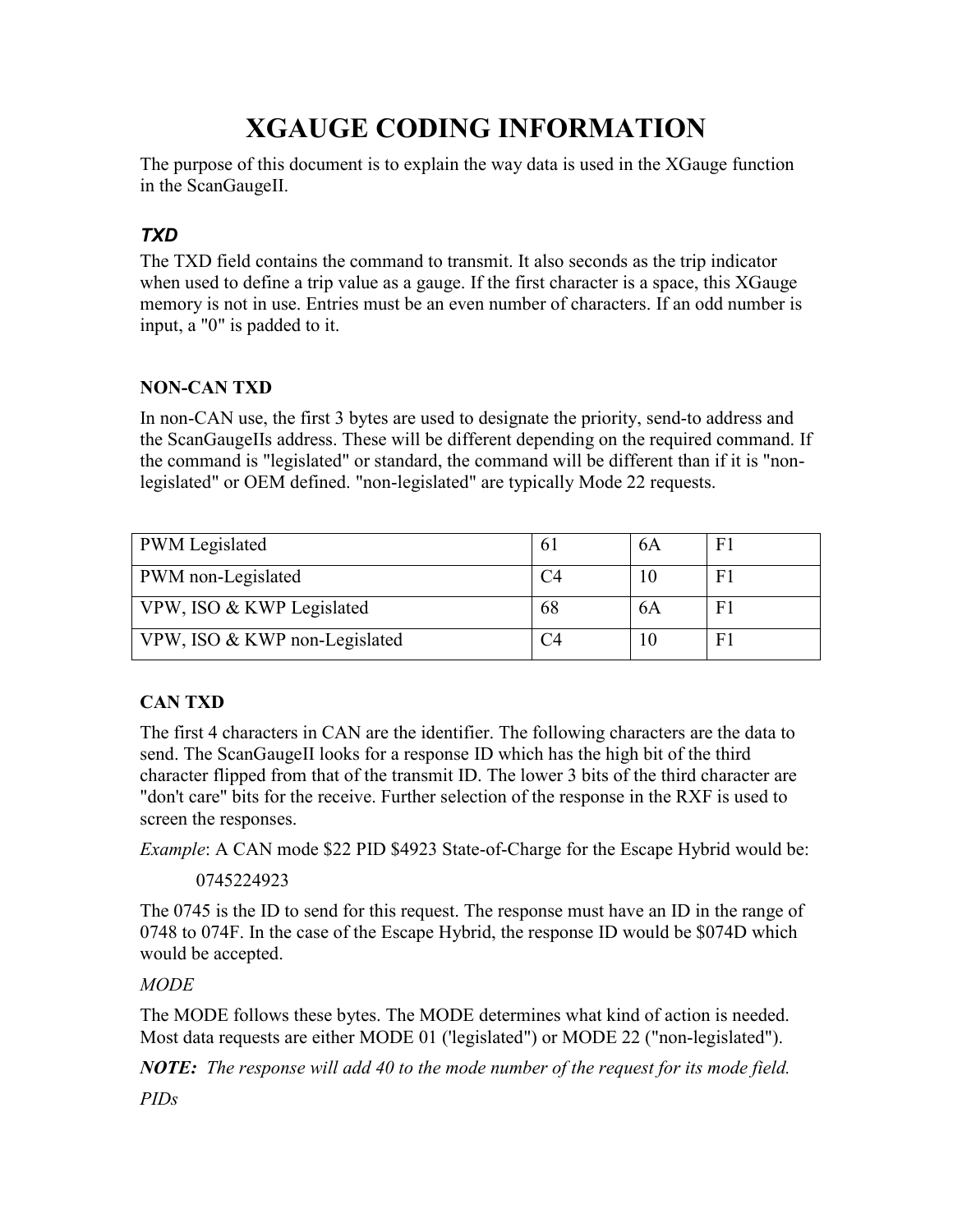Parameter Identifiers are used with MODE 01 and MODE 22 to determine what data is requested. MODE 01 PIDs are usually 2 characters (1 Byte) in length. MODE 22 PIDs are usually 4 characters (2 Bytes) in length.

#### CRC/Checksum

The ScanGaugeII adds any required CRC or Checksum to the request automatically. You don't have to do this. It is added when the command is sent and doesn't appear in TXD.

#### Special Values

There are cases where TXD contains something other than a command to send. For instance, it can be used to designate which trip function to show as a display. It can also contain "00" to indicate this is a valid gauge. Bits in the RXF indicate these special modes.

## RXF

RXF is the receive filter used to determine if the received response is to our request. Also, RXF contains bits which indicate special ways to handle the data or use other things for the gauge data.

| The first 3 bytes of the response for a non-CAN vehicle is similar to the command: |  |
|------------------------------------------------------------------------------------|--|
|------------------------------------------------------------------------------------|--|

| <b>PWM</b> Legislated         | 6 <sub>1</sub> | 6 <sub>B</sub> | XX |
|-------------------------------|----------------|----------------|----|
| <b>PWM</b> non-Legislated     |                |                | XX |
| VPW, ISO & KWP Legislated     | 68             | 6 <sub>B</sub> | XX |
| VPW, ISO & KWP non-Legislated |                |                | XX |

The "xx" would be the responding units address.

Note: The third character (byte 2) is increment by one from the TXD value. 6A in the TXD becomes 6B in the response.

There are 6 fields of 2 characters (1 byte) in RXF:

| Offset 1 | Match 1 | Offset 2 | Match 2 | Offset 3       | Match 3 |
|----------|---------|----------|---------|----------------|---------|
| 00       | $00\,$  | $00\,$   | $00\,$  | 0 <sub>0</sub> | $00\,$  |

The offset tells how many bytes into the response to look for a match of data. The Match tells what the byte value must be for a match.

You have to have a value for Offset 1 and Match 1 as a minimum for the RXF to look for a match. The other Offsets and Matches are optional.

For instance if we were looking for a Mode 22 PID 4923 for a VPW vehicle response, the response string would be: 686Bxx624923yy. "xx"" is the repsonding ECU address and "yyyy" is the data returned.

Each 2 characters is a byte in the response. If we use the mode and pid to filter the response, the RXF would be as follows: 046205490623

The breakdown is easier to see in the following table: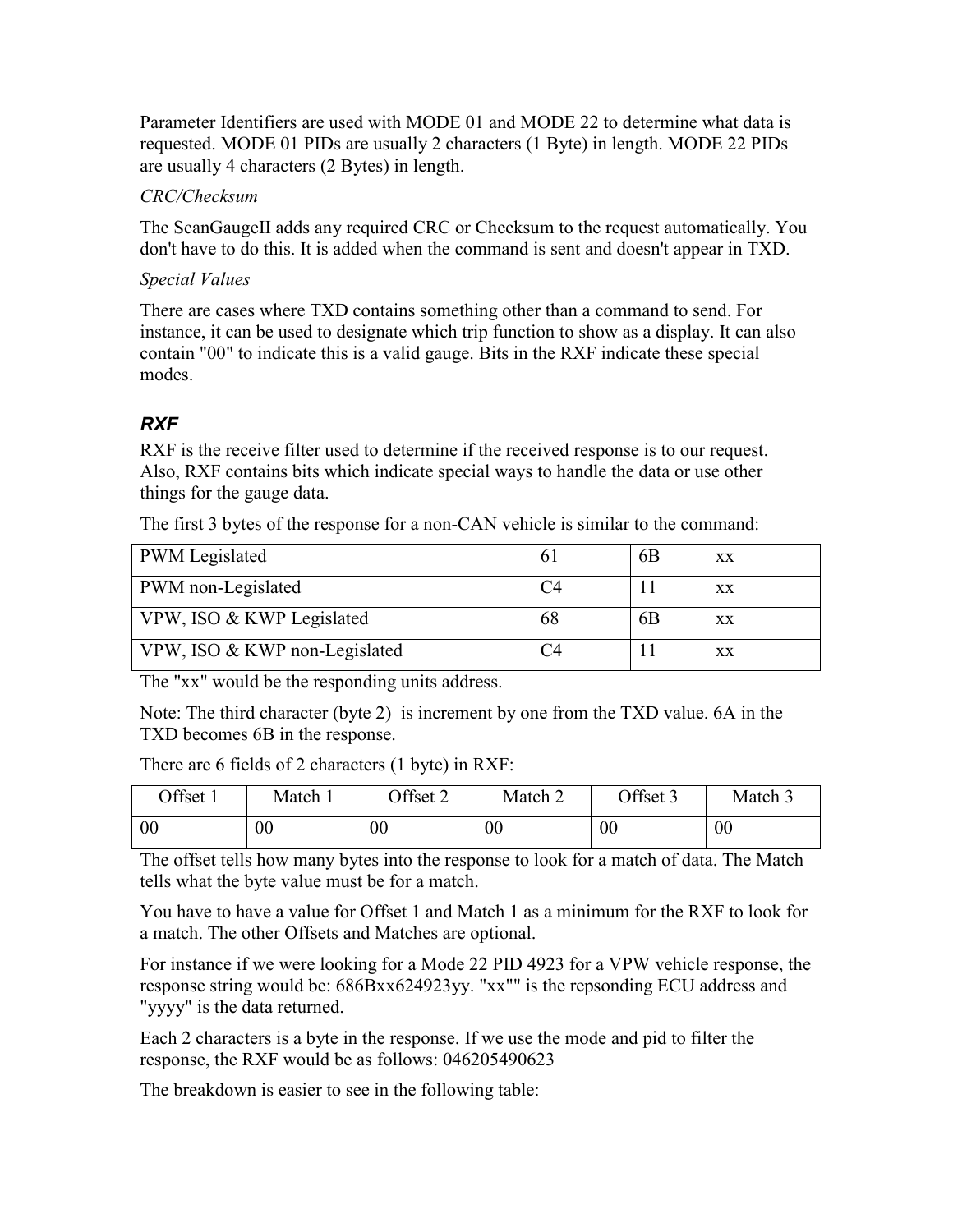| Offset 1 | Match $\overline{1}$ | Offset 2 | Match 2 | Offset 3 | Match 3    |
|----------|----------------------|----------|---------|----------|------------|
| 04       | 02                   | ບປ       | 49      | 06       | n g<br>ر ب |

Offset 1 says the  $4<sup>th</sup>$  byte (starting with the first byte being 01) must be 62 (Match 1). Offset 2 says the  $5<sup>th</sup>$  byte must be 49. Offset 3 says the  $6<sup>th</sup>$  byte must be 23.

#### CAN Vehicles

CAN vehicles treat the response similar to the non-CAN vehicles. Internally, the ScanGaugeII treats the Identifier as a 3 byte value, even though in TXD it was only 2 bytes. By doing this, the RXF is the same for both CAN and non-CAN responses.

#### Special RXF values

Values in the first character (upper nibble) of the Offsets are used to signal special things to the ScanGaugeII. These are as follows:

| First character=> |                 |               |                 |
|-------------------|-----------------|---------------|-----------------|
| Offset 1          | Is a TRIP gauge | Special       | Special         |
| Offset 2          | Value is 10x    | Value is 100x | Value is ON/OFF |
| Offset 3          | Value is HEX    | Na            | Nа              |

If an 8 is the first character of Offset 1, the TXD value will be used to show a trip value as a gauge. This is explained further in the ScanGaugeII manual.

Offset 2 values are useful if the output value is to be a decimal value. By multiplying and dividing the response data so that the computed value is ten times the actual value and then using 8 for the first character of Offset 2, the value will have a single value after the decimal. By making it 100 times the numeric value and using 4 for the first character in Offset 2, there will be 2 digits past the decimal point.

If a single bit is pointed to by RXD and the first character of Offset 2 is made a 2, a value of "1" will display "ON" and a value of "0" will display "OFF".

If the first character of Offset 3 is 8, the value will be displayed as a hex-a-decimal value. It can be up to 4 characters (2 bytes).

## RXD

RXD tells the ScanGaugeII where to locate the data value and how big it is. In this case we use bits.

| Bits Offset from Start $(00 =$ first bit) | Bits of length in the data ( $01 = 1$ bit) |
|-------------------------------------------|--------------------------------------------|
|                                           | OC                                         |

The entries are in hex. 00 is the first bit in the string, 08 is the first bit in the second byte, 10 is the first bit in the third byte, etc..

For example if the response was 686Bxx62492355 and the "55" was the data we wanted, RXD would be 3008. The "30" is hex for 48 bits or the start of the number 6 byte into the response (the first byte is 00). The "08" means the response is 8 bits in length.